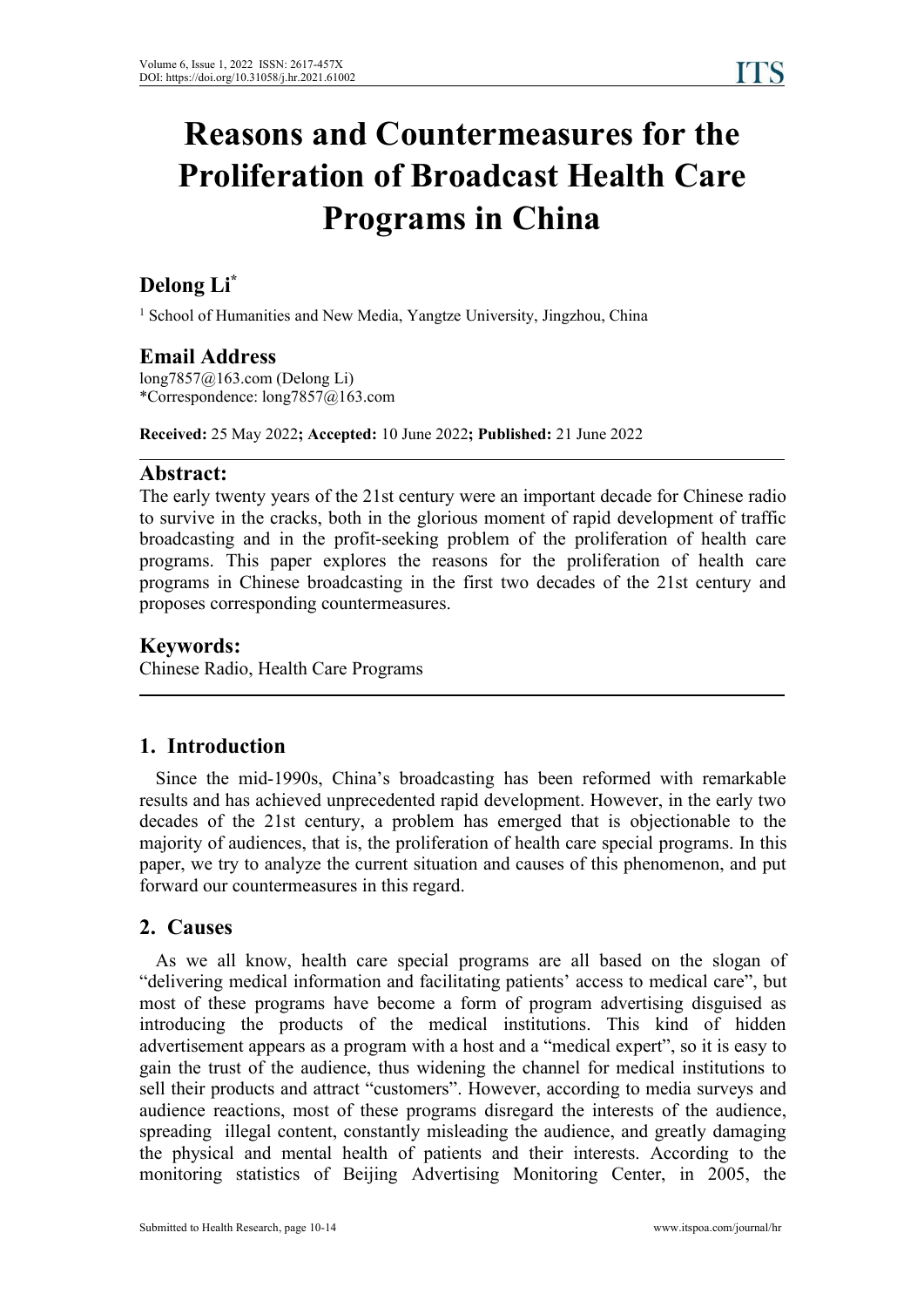publication rate of suspected illegal advertisements in mass media in Beijing was 0.76%, among which the publication rate of suspected illegal advertisements in broadcast media was as high as 2.28%. Among the suspected illegal radio advertisements, medical service advertisements accounted for 71.40% of all suspected illegal advertisements.

As a medical institution, why did it act in such a way without regard to the safety of the people? As a media station, why did they let it spread without regard to their own image? We believe there are several important reasons.

#### *2.1. Media Traits Triggered Association Initiatives*

#### *2.1.1. Media Limitations Force Themselves to Cross the Line*

Broadcast media advertising has obvious limitations of its own, which are: shallow impression of sound and invisible, poor preservation of fleeting and low trust. These media limitations lead broadcast media, which depend on advertising for survival, to eagerly seek advertising partners, which leads to the behavior of cooperating with illegal advertisers in order to enhance program revenue. Despite the three directives of the national business administration and health departments, they could not stop the broadcast media from crossing the line for survival.

#### *2.1.2. Media Advantages to Attract Business Investment*

Although the broadcast media has many defects, as a profit-making business, it is more important to combine its own needs with the advantages of the media. Therefore, after repeated consideration, businessmen (especially health care businessmen) focus on the advantages of radio: interactivity, strong sense of communication, wide coverage and audience, low fees and high density, and highly targeted audience refinement. Due to the development needs of both parties and the influence of media qualities, the marriage between broadcast media and health care business coincided, and quickly produced huge multiple benefits.

#### *2.2. Audience Demand Enhances Speculative Ef ectiveness*

It is not enough to have the wishful thinking of the media and the business to make the advertisement effective; the audience's demand for healthcare services has become the essential reason for the current boom of this kind of program. For example, the elderly listeners, a considerable number of elderly people are loyal listeners of the radio, accounting for about 20% of the entire listenership. Listen to a long and stable, although low income but still has a certain spending power. In particular, their own health problems have led to the elderly listeners' love to radio health care programs. This boosts the spending power of this group in this particular area. Businesses (drug dealers, hospitals, etc.) see this feature and seize the characteristics of the elderly who are frail and sickly and eager for health, and gullible.They release pro blematic medical advertisements in a targeted manner, which can be said to have obvious results.

#### *2.2.1. Weak Regulations Cause Inef ective Punishments*

In China, there are relevant laws and regulations governing the restrictions on medical service advertisements, such as the Advertising Law and the Measures for the Administration of Medical Advertisements. The radio and television administration also promulgated the Interim Measures for Radio and Television Advertising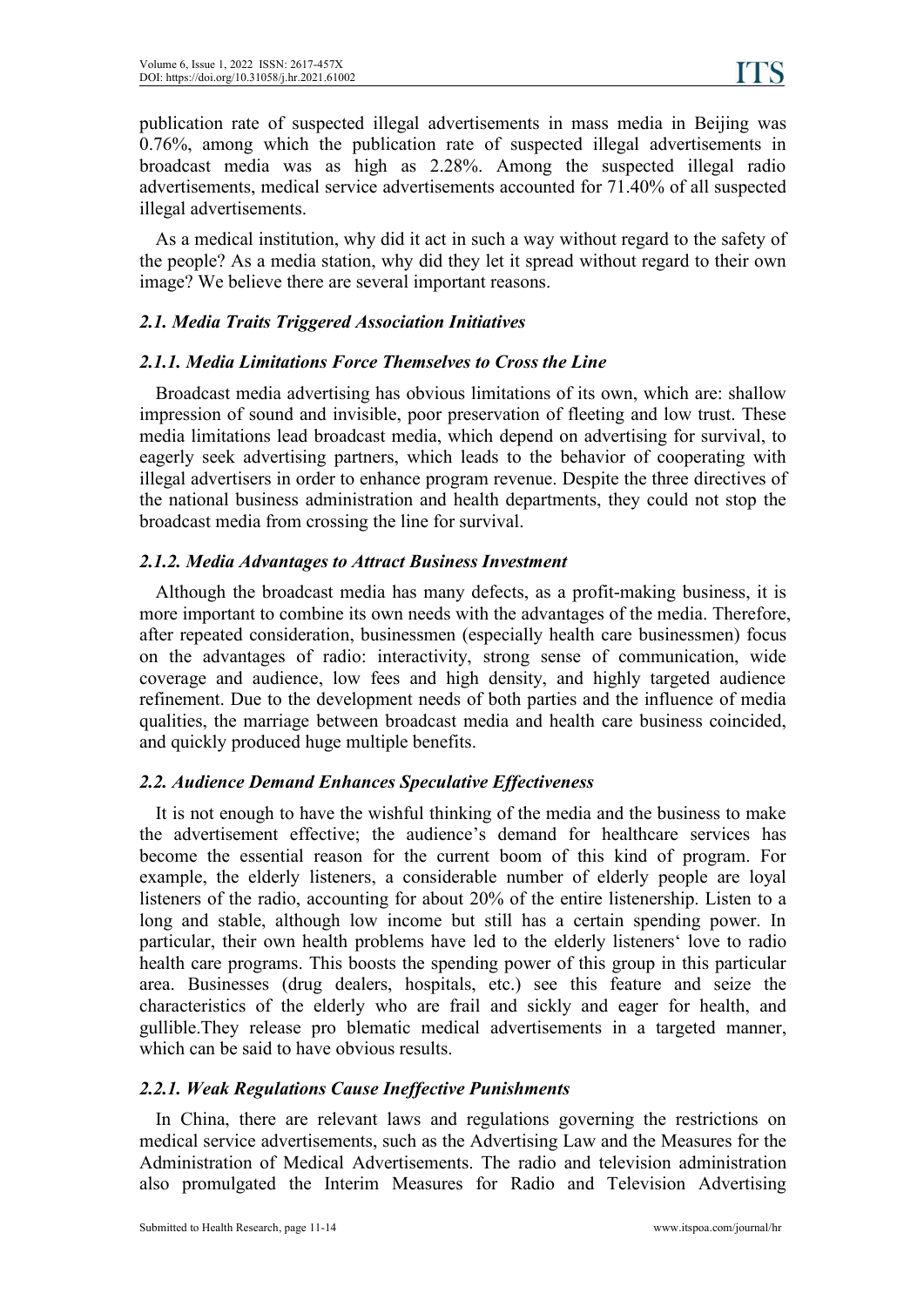Broadcast Management on January 1, 2004, which for the first time comprehensively regulated the content, authenticity and legality of radio and television advertisements, the total amount of broadcast, ad insertion and broadcast supervision in the form of a decree of the General Administration. However, in the face of these laws and regulations, medical institutions, pharmaceutical businesses, and radio stations often continue to break through the restrictions of the clause in order to achieve their promotional effects in advertisements, using the names or testimonials of patients or doctors in their advertisements, and many advertisements are untrue and suspected of misleading consumers, among other problems, for the sake of common interests. The fundamental reason for the weakness of laws and regulations is that when punishing illegal advertisements, most of the punishments stay at the level of stopping the publication of illegal advertisements and imposing fines of more than double or less than five times of the advertising cost in serious cases, and such punishments are very weak in comparison with the relatively low advertising costs of broadcasting and the relatively high profits of medical institutions, and some laws and regulations do not have corresponding punishment rules. This makes it difficult for advertising regulatory authorities to work without sufficient deterrence to make the media strictly review the medical service advertisements they publish.

#### *2.2.2. Lax supervision Leads to Abnormal Growth*

In addition to the constraints of laws and regulations, the lax supervision of such advertisements by industrial and commercial departments at all levels is also an important reason for the aggressive growth of health care advertisements.

## **3. Countermeasures**

#### *3.1. Improve Laws and Regulations, Strengthen Disciplinary Measures*

In view of the special nature of the medical service industry, the state and local departments should continuously improve the relevant laws and regulations, so that there are laws to follow, feasible according to the law, moderate law enforcement, and effective punishment. In particular, they should strengthen disciplinary measures against medical institutions and broadcasting media that publish illegal medical and health care product advertisements. [1]

#### *3.2. Raising Legal Awareness and Forming a Chain of Autonomy*

Medical and health care products that are substandard or falsely advertised can pose health and life risks to consumers and endanger society as a whole. In front of such a major issue of right and wrong, advertisers and media should not be profit-oriented and money-oriented. Therefore, from advertisers and advertising companies to media and audiences, they should constantly strengthen their legal awareness and people oriented. So that all the links in this chain can realize their responsibilities and thus form an autonomous and harmonious chain.

#### *3.3. Adjusting the Operation Mechanism and Eliminating Illegal Operation*

Since the operation mechanism of media advertising in China has been in a state of confusion for a long time, this also affects the selection and broadcasting supervision of media advertisements. A large number of low-quality, false and deceptive advertisements are disseminated by the media, which endanger the society and the public. Therefore, efforts must be made to adjust the advertising operation mechanism,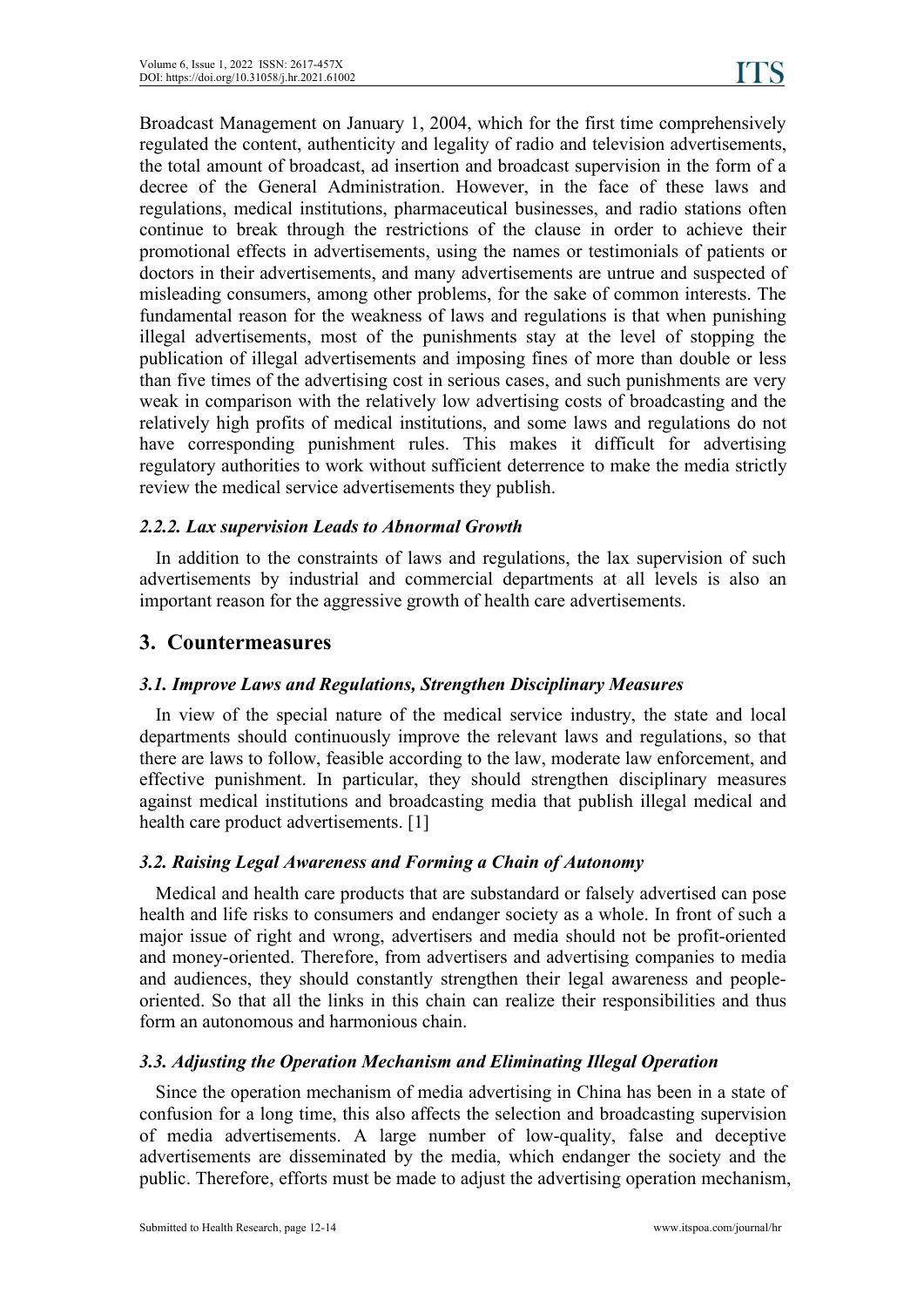so that the media advertising dissemination can take the road of standardization and scientific use. In recent years, China's radio has also begun to try more specialized advertising agency, and has achieved certain effective results. Such as the Central People's Broadcasting Station's three sets of programs: "The Voice of Economy", "The Voice of Music", "The Voice of the City" advertising are to take the form of advertising agency. In order to improve the overall strength and cope with the market competition, Beijing Radio, which is more specialized and market-oriented, has implemented the system of "unified management and unified operation, with the whole station acting as an agent in different industries" since 2004, which divides the scope of agency and reduces the friction among the agencies in the scope of advertising business, and at the same time encourages advertising companies to form a relative monopoly. This relative monopoly is conducive to the professional operation of advertising companies, which can concentrate on the industry they represent and develop advertisers in depth. As a radio station, it can also reduce its own pressure to acertain extent by transferring its advertising business to an advertising agency. The radio station can then concentrate on the program itself and improve its brand image. Only by continuously adjusting and upgrading the advertising operation mechanism can illegal operations be effectively eliminated.

#### *3.4. Enhance Departmental Coordination and Strengthen Supervision*

Government regulatory departments at all levels should enhance coordination and communication with each other to form a unified understanding in order to enhance the effectiveness of governance. At the same time, it is also necessary to strengthen supervision and strengthen crackdown measures, which is the only way to form an orderly and standardized advertising market. For example, the reasonable and effective joint meeting system of Hangzhou's advertising management department, the severe and powerful market governance methods, the efficient and competent management team and the perfect unified management measures have enabled Hangzhou's advertising market to embark on the road of standardization, and its longterm governance mechanism has begun to bearfruit. Data show that the average rate of illegal advertising in its major news media dropped from 3.85% in 2004 to 1.15% in 2005, and continued to drop to 0.86% in the first half of 2006, with the situation of false advertising basically curbed. Its regulatory work has also been affirmed by the State Administration for Industry and Commerce in the 2005 national assessment of special rectification work to rectify false and illegal advertisements ranked first in the overall score. Enhancing the coordination and communication among the departments of industry and commerce, health, and drug supervision, constantly strengthening supervision, and achieving joint management and comprehensive treatment will surely receive obvious and long-term results.

#### **Conflicts of Interest**

The author declares that there is no conflict of interest regarding the publication of this article.

## **Funding**

This research received no specific grant from any funding agency in the public, commercial or not-for-profit sectors.